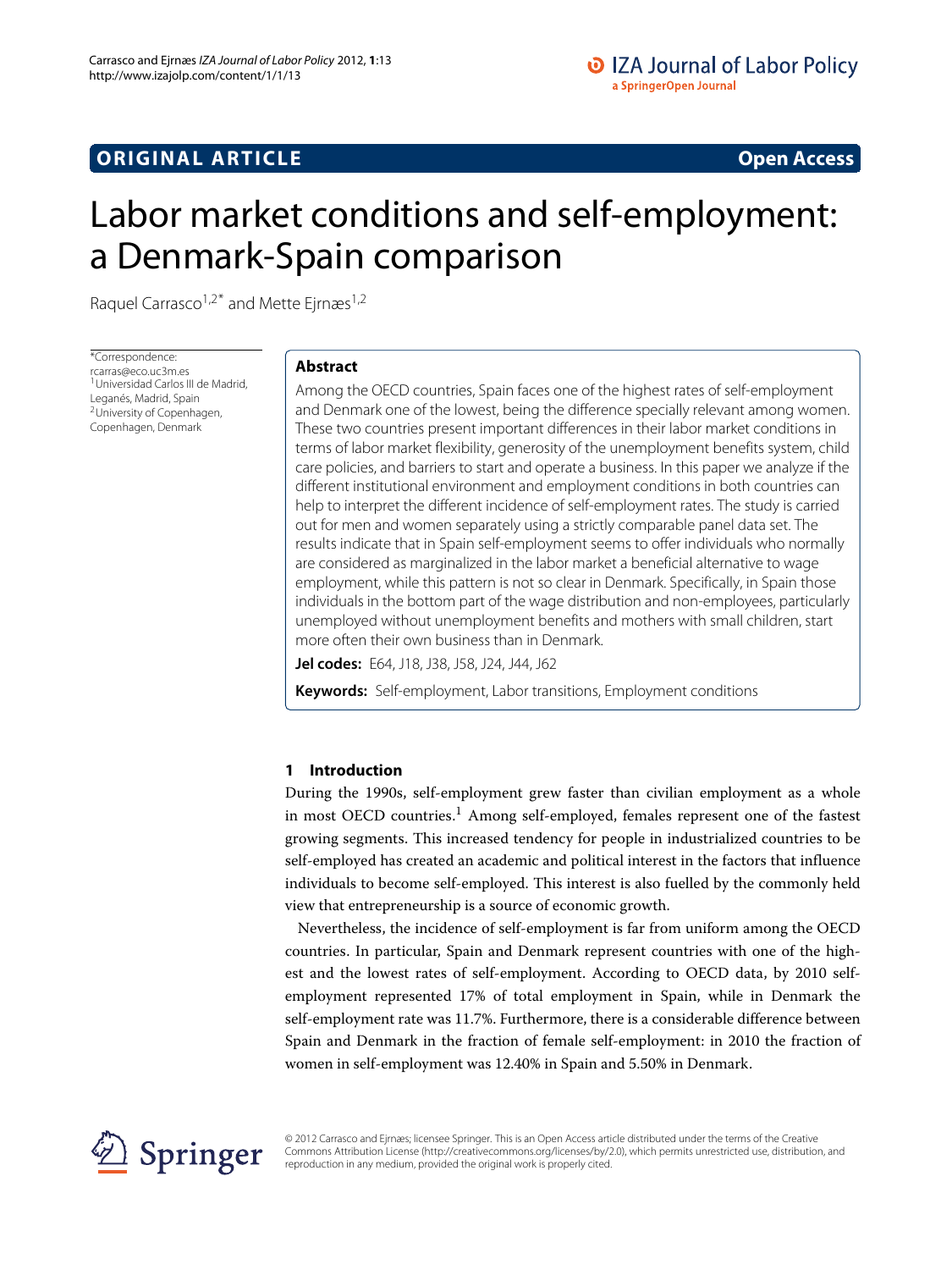In this paper we compare these two labor markets and analyze the role of the employment conditions in the decision of entering into self-employment for men and women separately.<sup>2</sup> In particular, we exploit the differences in the labor market environment between the two countries to provide evidence about whether more obstacles for an individual to enter regular wage labor market leads her to become self-employed with a greater probability.

We make a deeper investigation of some of the issues raised by Blanchflower [\(2000\)](#page-14-0) who analyzes the relationship between the self-employment rate and the unemployment rate for the OECD countries. We provide some further insight on certain aspects of the labor market environment such as the labor market flexibility, the generosity of the unemployment benefit system, the conditions to start and operate a business, and child care policies. This latter aspect is specially relevant for women. In the study of women's labor force participation, one of the most consistent findings is the negative effect of the presence of young children on the probability of participation. However, the simple choice between being employed and not being employed may mask important aspects of the decision regarding participation. A more enlightening approach could be to consider employment options that could lessen the constraints that child care needs place on the mother's employment. Among these employment choices, we could consider self-employment.<sup>3</sup> Given that the institutional conditions in terms of access and cost of child care are markedly different in Denmark and Spain, we investigate the extent to which self-employment is used in both countries as a way of obtaining more flexibility in order to combine family and working life.

The dynamic aspects of self-employment are the focus of our research.<sup>4</sup> To this end, we use six waves from a strictly comparable micro data set for Denmark and Spain, The European Community Household Panel (ECHP). These data allow us to observe transitions into self-employment, and not only the stock of self-employed individuals. As far as the empirical strategy is concerned, we offer evidence on the characteristics of the self-employed in both countries and estimate reduced form parametric transition probabilities from employment and non-employment to self-employment, for men and women separately.

Our results indicate that being disadvantaged on the labor market (measured in a number of ways) has a greater effect on the probability of becoming self-employed in Spain than in Denmark. Specifically, in Spain, individuals in the bottom part of the wage distribution start more often their own business. Moreover, the entrance form nonemployment is considerably higher for Spanish than for Danish workers, specially if they do not receive unemployment benefits and if they are mothers with small children. Finally, we do not find strong evidence that the lack of relatively cheap child care in Spain put some extra incentives on mothers with small children to start as self-employed, since we only find evidence in favor of this hypothesis for women coming from non-employment but not for those coming from wage-employment.

The paper is organized as follows. Section [2](#page-2-0) describes the underlying theoretical framework and relationships to be studied. The relevant features of the Danish and Spanish labor markets are described in Section [3](#page-3-0) and the data set is described in Section [4.](#page-6-0) In Section [5](#page-7-0) we present the estimation strategy and discuss the empirical results. The final section summarizes and concludes.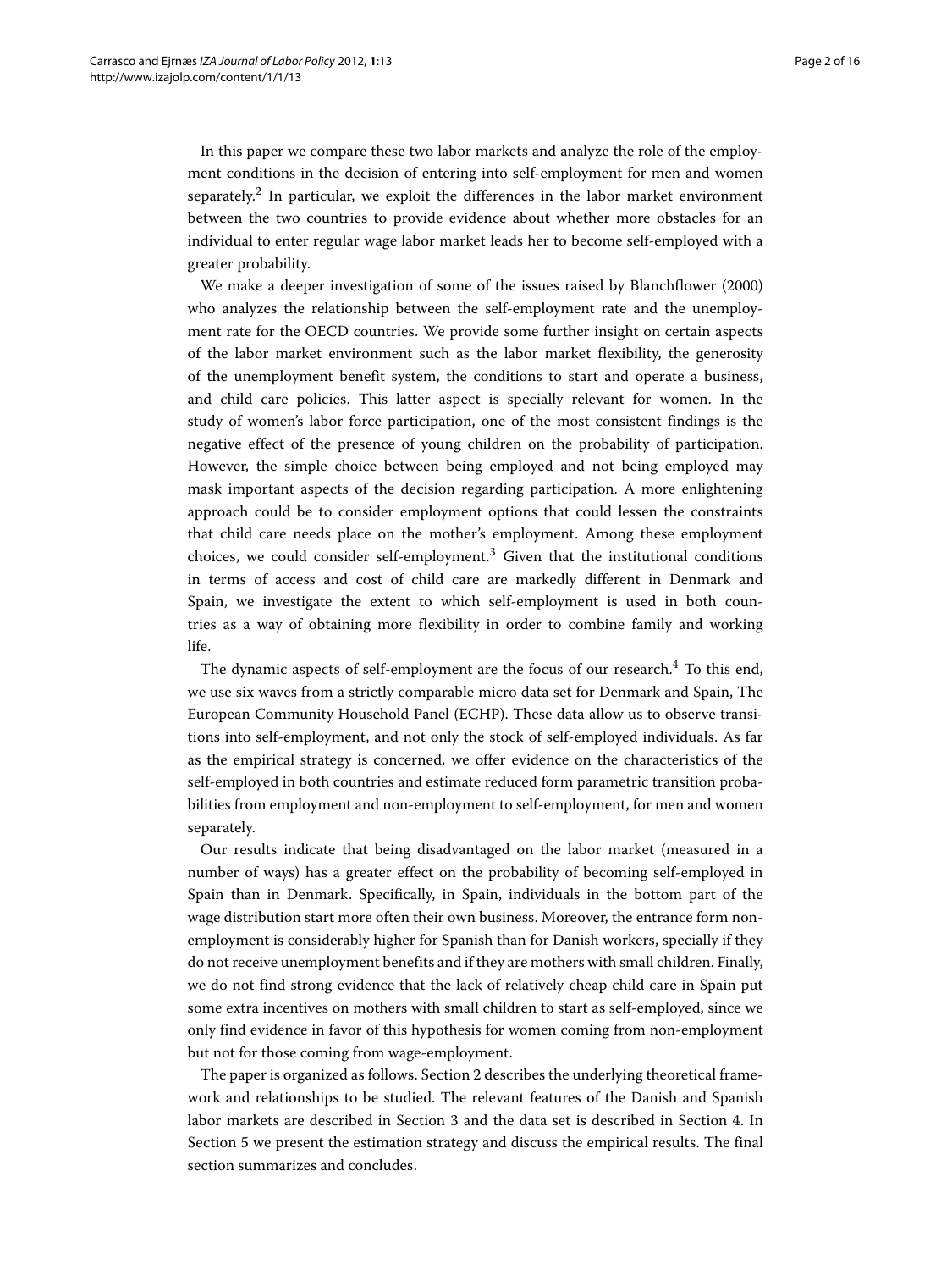#### <span id="page-2-0"></span>**2 Conceptual framework**

Our underlying theoretical approach is based on the comparative advantage framework used in Evans and Jovanovic [\(1989\)](#page-14-1), Evans and Leighton [\(1989\)](#page-14-2) and Taylor [\(1999\)](#page-15-0), among others. The individual will switch from employment or non-employment (unemployment and out of labor force)<sup>5</sup> to self-employment if the expected value of self-employment exceeds the expected value of the other alternative. From previous studies we know that, in addition to personal characteristics and business cycle conditions, other factors, like barriers in the wage sector and institutional factors, contribute to explain selfemployment growth. As Blanchflower [\(2000\)](#page-14-0) recognizes, there has been relatively little work on how institutional factors influence self-employment.<sup>6</sup> In this paper, because of lack of regional disaggregation, these issues can be only examined indirectly by comparing the two economies. We discuss below some of the factors that affect self-employment decisions and that will be addressed in the empirical section.

#### **2.1 Barriers in the wage sector**

The literature on the determinants of self-employment often uses the distinction between "push" and "pull" factors, where push factors are barriers in wage-employment and pull factors are conditions making self-employment more attractive. A number of empirical studies using micro data have identified these factors. Prominent candidates among the push factors are lack of job opportunities, unemployment, and discrimination (see. e.g. Light [\(1980\)](#page-15-1), Devine [\(1994\)](#page-14-3), Evans and Leighton [\(1989\)](#page-14-2), Clark and Drinkwater [\(2000\)](#page-14-4) and Moore and Mueller [\(2002\)](#page-15-2)). Disadvantaged groups in the wage sector may use self-employment as a source of economic advancement. Inspired by the literature, we analyze this in a number of ways. Prior labor market status and the attachment to the labor force could be proxies for opportunities in the labor market. Examining transitions into self-employment from wage employment, and unemployment and out of the labor force enables us to assess whether non-employed individuals are proner to become self-employed than wage-workers are. Previous wage is also used to analyze whether selfemployment offers better opportunities for individuals at the bottom or at the top of the wage distribution.

#### **2.2 Unemployment insurance system**

Concerning the factors that influence the transition from unemployment to selfemployment, one important variable is whether the unemployed worker receives unemployment benefits or not. Standard search theory predicts a disincentive effects of benefits. Since benefits are the main source of income when unemployed, when they are exhausted, search intensity rises and the reservation wage falls, so that the opportunity cost of search decreases, thereby leading to an increase in the probability of leaving unemployment.<sup>7</sup> In this paper we focus on the effect of receiving benefits on the transition from unemployment to self-employment versus the transition to paid employment.

#### **2.3 Gender and flexible work schedule**

Gender differences in self-employment are also well documented in the literature. Personal characteristics such as family size, marital status, and the presence and ages of children play a different role for women than they do for men. Boden [\(1996\)](#page-14-5) and Wellington [\(2006\)](#page-15-3) find that women with young children or family responsibilities are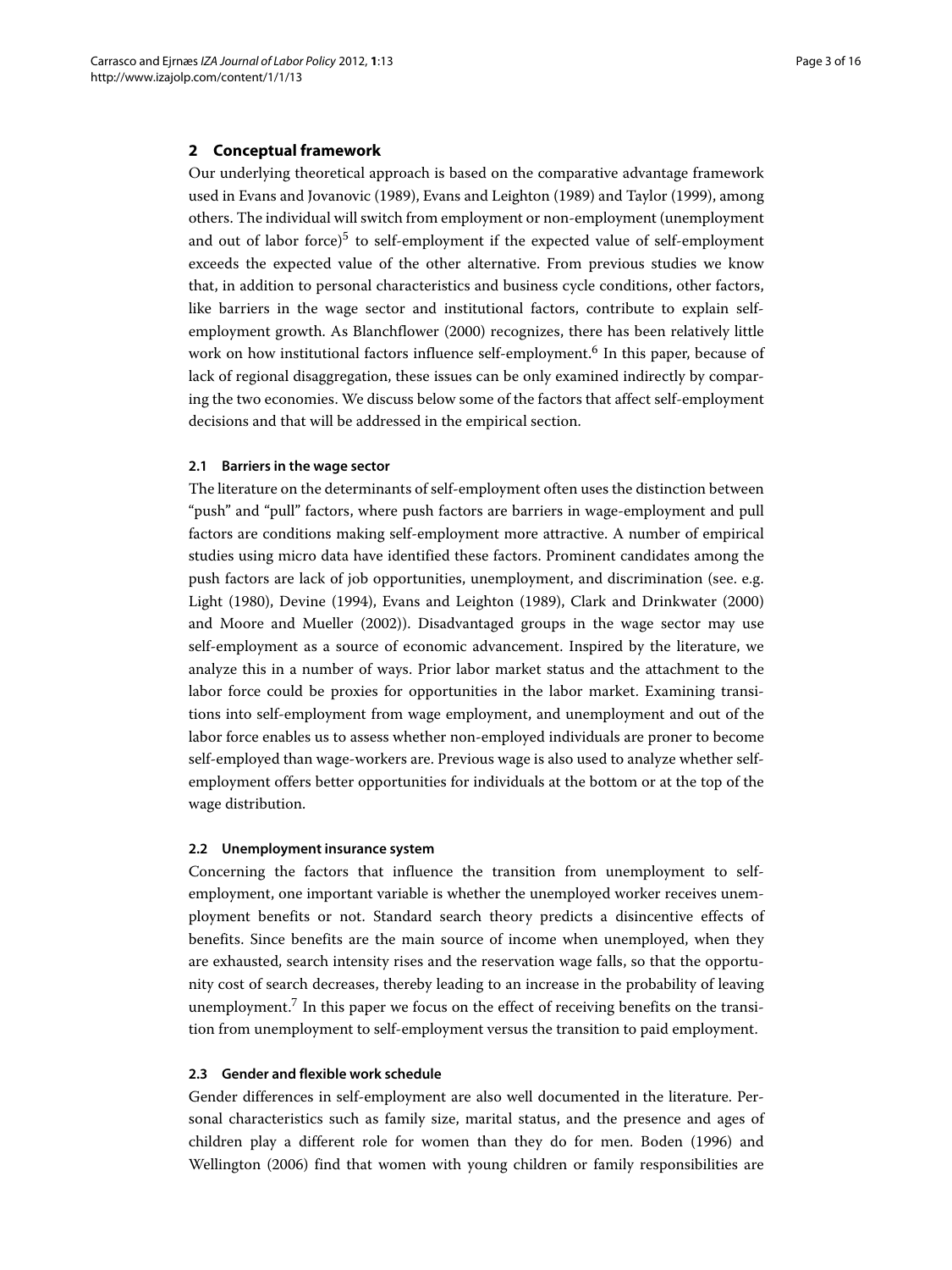more likely to become self-employed and Lombard [\(2001\)](#page-15-4) and Hughes [\(2003\)](#page-15-5) show that flexibility and work and family balance are important reasons for women for becoming self-employed. Bonet et al. [\(2012\)](#page-14-6) find that women with a temporary contract are more likely to enter into self-employment upon motherhood than those with a permanent contract, and interpret this result as evidence that temporary contracts offer higher difficulty to balance work and family. In this paper we try to examine to what extent the possibility of better handle family responsibilities and career affects the entry into self-employment for women with children. Nonetheless, this role for female self-employment could be compensated by the existence of child care policies (see Connelly [1992\)](#page-14-7). This would imply that institutions and family friendly policies are likely to intertwine in the individuals' labor market decisions.<sup>8</sup>

#### **2.4 Assets**

The literature has also looked at the impact of wealth and capital income on the entry into self-employment. The fact that high capital income usually increases the likelihood of becoming self-employed is taken as evidence for the existence of liquidity constraints (see e.g. Evans and Leighton [\(1989\)](#page-14-2), Blanchflower and Oswald [\(1998\)](#page-14-8), and Dunn and Holtz-Eakin [\(2000\)](#page-14-9)). The underlying idea is that lack of capital should prevent some individuals from entering into self-employment. However, this is not the only explanation which is consistent with the fact that high capital income increases the likelihood of becoming self-employed. An alternative explanation is that agents are risk averse and that the income as self-employed is more uncertain. In this case, high capital income will make the risk associated with working as self-employed less important. This means that the likelihood for being self-employed could increase with a non-regular income, even in the absence of a liquidity constraint. In this paper we use household capital income to capture the effect of assets.

#### <span id="page-3-0"></span>**3 The Danish and Spanish labor markets**

#### **3.1 Some institutional differences**

In this section we describe some differences between Denmark and Spain in relation to the regulation of the labor market and that are candidates to explain the differences in the evolution of the self-employment rates in both countries.

#### *3.1.1 Labor market flexibility*

The Danish and Spanish labor markets represent two very different labor markets. The Danish one is often characterized as an classical example of the "Flexicurity model",<sup>9</sup> where there are low cost of hiring and firing but also a security system that insures individuals a fairly generous compensation when been unemployed. On the other hand, the Spanish labor market has more rigidities, with a high degree of employment protection.<sup>10</sup> This is achieved by high firing costs, although several reforms have significantly relaxed some restrictions. The most significant change in this regard was the introduction in 1984 of new fixed-term contracts with lower dismissal costs than the permanent ones.

#### *3.1.2 Unemployment insurance system*

In Denmark in the 1990s, the public support incentive structure has been classified as being too generous by numerous OECD reports.<sup>11</sup> To be entitled to unemployment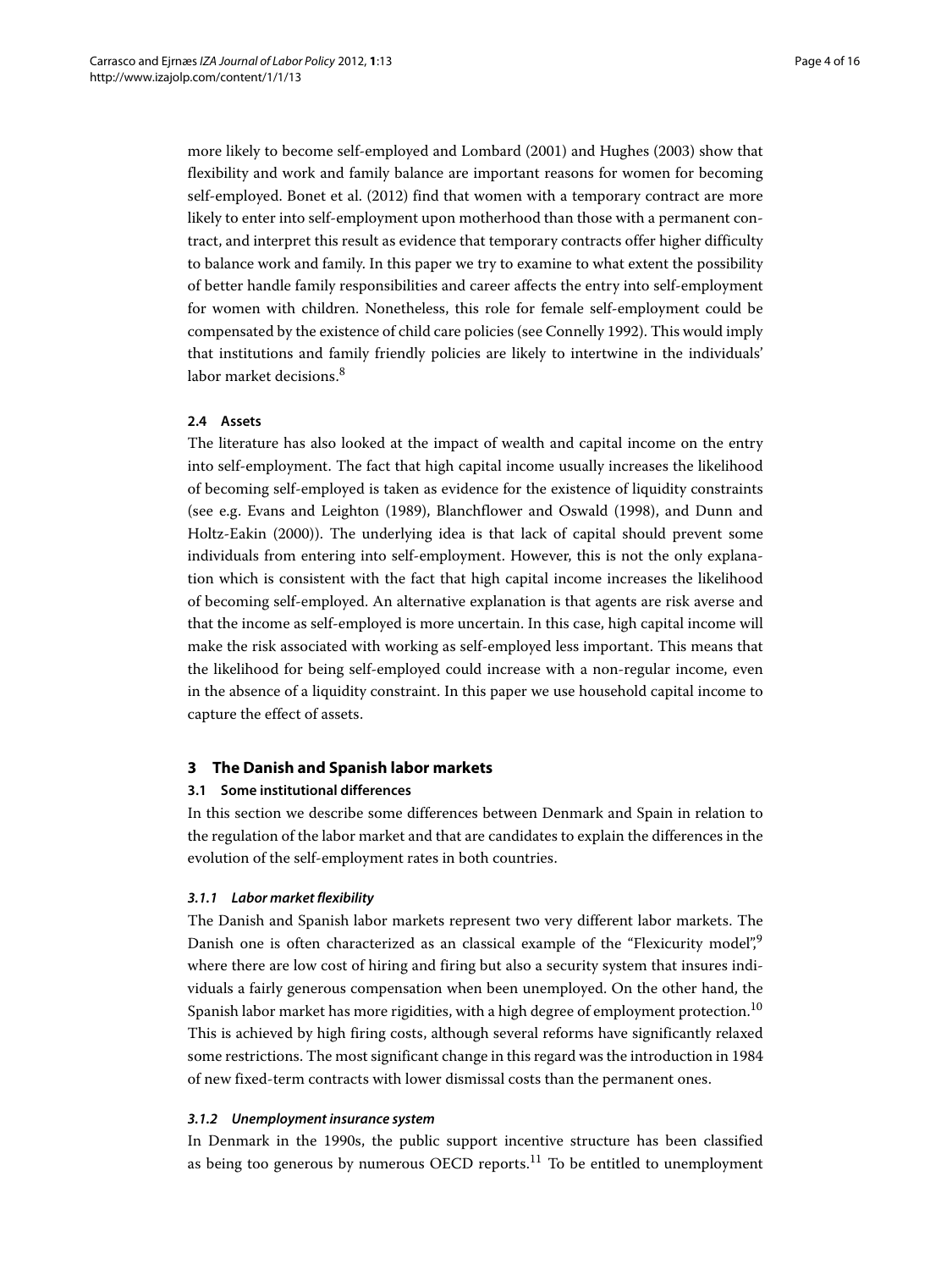benefit, the requirement is, besides the membership of an unemployment fund, at least six months of work within the last three years and availability to take on a job. The maximum duration of unemployment benefit was (most of the period) of five years<sup>12</sup> with a replacement rate of 90% subject to a ceiling. In Spain the unemployment insurance system is less generous. Since 1992 the requirement is twelve months of contributions over the past six years. In 1992, the replacement ratio was reduced from 80% of the previous wage during the first six months to 70% in months  $1 - 6$  and to 60% afterwards. It is subject to a floor of 75% of the minimum wage and to a ceiling depending on the family responsibilities. The duration of the unemployment benefit is equal to one third of tenure (from 1 year), subject to a maximum of two years.<sup>13</sup>

#### *3.1.3 Child care*

In terms of maternity leave policies and supply of child care there are also pronounced differences between Spain and Denmark. In Denmark in the 1990s, paid maternity leave was 6 months in connection with the birth and in the period 1994-2001 parents could take an additional 24 weeks at a lower compensation rate.<sup>14</sup> However, these rules did not applied to self-employed women, which made it much more costly for them to go on maternity leave. For Spain the maternity leave is 16 weeks. The mother has to take at least 6 and the rest can be taken by the father. The compensation rate is equal to the 100% of the pension rights. For the self-employed, the rules are the same as for employees and the compensation is also the 100% of the pension rights which varies depending on their contributions to the Social Security.

With regards to child care usage, Denmark and Spain present very different behavior. In Denmark the child care is subsidized by the state and it is very frequently used, e.g. in 1996, 50% of children aged 0-2 and 85% of all children aged 3-5 were using a nursery school. Although this number has been steadily increasing during the last 15 years, the usage of child care has traditionally been high (in 1980 it was 50%). In Spain the usage of child care is less common than in other European countries. A distinguishing feature that characterizes the Spanish child care policies is that most of them are programs for children aged three or over. In particular, in 1990 the government implemented a reform which led to the introduction of subsidized child care for all 3-year olds.<sup>15</sup> In contrast, the percentage of Spanish children aged two or under cared for in public or private centers is one of the lowest in the European Union (8.7%) in the years under study.

#### *3.1.4 Barriers to start and operate a business*

Denmark and Spain present differences in terms of the barriers to becoming selfemployed and running business. The Doing Business World Bank Data [\(2012\)](#page-15-6) provides objective measures of business regulations and their enforcement across 185 economies. Each economy is ranked according to indicators measuring the procedures, time, and costs necessary to register and operate a firm. According to this ranking Denmark is in the 5th position, while Spain is in the 44th. This means that the regulatory environment is more conductive to starting and operating a business in Denmark than in Spain. Moreover, the OECD indicators of Product Market Regulation also shows a similar picture. These indicators measure the degree to which policies promote or inhibit competition. Specifically, according to there indicators such as state control, barriers to entrepreneurship, and barrier to international trade and investment, Spain is among the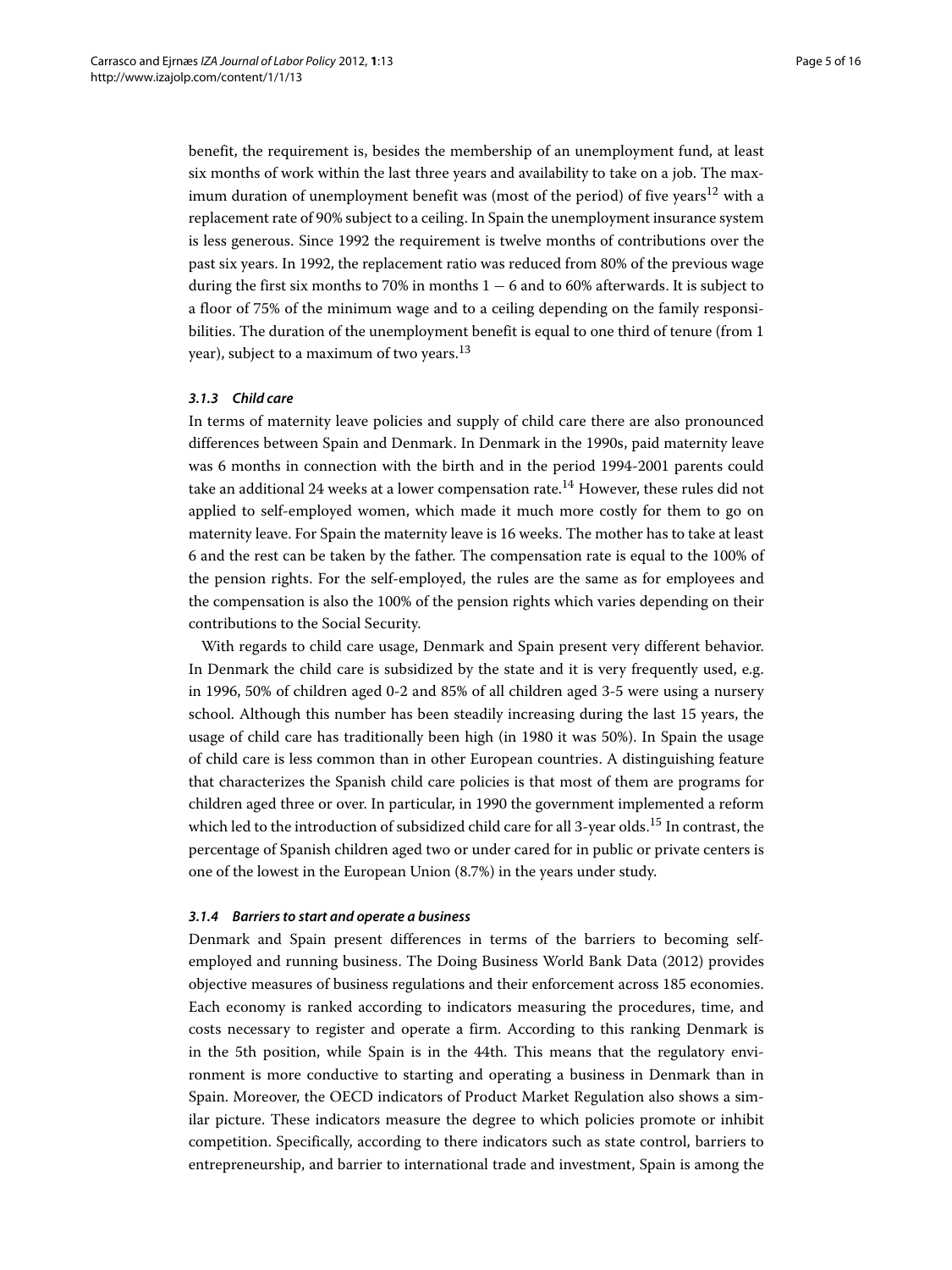"relatively restrictive" countries, while Denmark is among the "relatively liberal" countries (see Conway et al. [\(2005\)](#page-14-10) for details).

#### **3.2 Summary statistics for the labor markets**

Since early 1980s self-employment fell relative to overall employment in Denmark, while in Spain self-employment expanded faster that overall non-agricultural employment. In spite of these differences, the proportion of total self-employment in agriculture has declined dramatically in both countries between 1979 and 1995 (from 31.8% to 21.86% in Denmark and from 42.12% to 22% in Spain, according to OECD data). This evolution reflects the special characteristics of self-employment in agriculture, a sector in which employment in general is decreasing noticeably. To abstract from the effect of the decline in agricultural employment, we exclude this sector from our analysis.

Table [1](#page-5-0) shows some differences in the patterns according to sex. The level of nonagricultural self-employment is much lower in Denmark for both men and women. Moreover, Spain has had an increase in self-employment for both sexes. In Denmark the proportion of self-employed women is more or less constant along the period while the proportion of men has decreased.

Concerning the unemployment rate, the Spanish labor market has displayed one of the highest unemployment rates in the OECD, with an average unemployment rate close to 20% since the mid-1980s, while Denmark faces one of the lowest (in some industries unemployment is below 4%). Women, both in Spain and Denmark, experience unemployment more often than men. However, Spanish women are much more exposed to unemployment than Danish women. Another characteristic of Spanish unemployment is long unemployment durations: the proportion of the unemployed who stay unemployed a year or more has followed an increasing pattern in Spain, while in Denmark the level of long-term unemployment has decreased during the 1990s.

Other feature markedly different in the two countries is the labor force participation, which is higher in Denmark for men and, in particular, for women.<sup>16</sup> Spanish female labor force participation rates have historically been among the lowest of all OECD countries.<sup>17</sup>

|       | <b>Denmark</b>           |                          |       | Spain |
|-------|--------------------------|--------------------------|-------|-------|
|       | Men                      | Women                    | Men   | Women |
| Years |                          |                          |       |       |
| 1979  | 9.96                     | 3.55                     | 17.08 | 12.54 |
| 1985  | 8.07                     | 3.47                     | 19.77 | 14.22 |
| 1986  | 8.14                     | 3.62                     | 19.40 | 14.45 |
| 1987  | 8.14                     | 3.64                     | 20.26 | 15.34 |
| 1988  | 8.19                     | 3.71                     | 19.75 | 14.71 |
| 1989  | 8.03                     | 3.61                     | 19.24 | 14.07 |
| 1990  | 7.79                     | 3.55                     | 19.04 | 13.28 |
| 1991  | 8.84                     | 3.91                     | 19.34 | 13.43 |
| 1992  | $\overline{\phantom{a}}$ | $\overline{\phantom{a}}$ | 20.32 | 14.03 |
| 1993  | 8.85                     | 4.02                     | 20.89 | 14.45 |
| 1994  | 8.35                     | 4.02                     | 21.22 | 14.01 |
| 1995  | 7.94                     | 3.78                     | 20.86 | 14.56 |

<span id="page-5-0"></span>**Table 1 Non-agricultural self-employment in Denmark and Spain (as a proportion of total employment)**

**Source: OECD Labor Force Statistics (various).**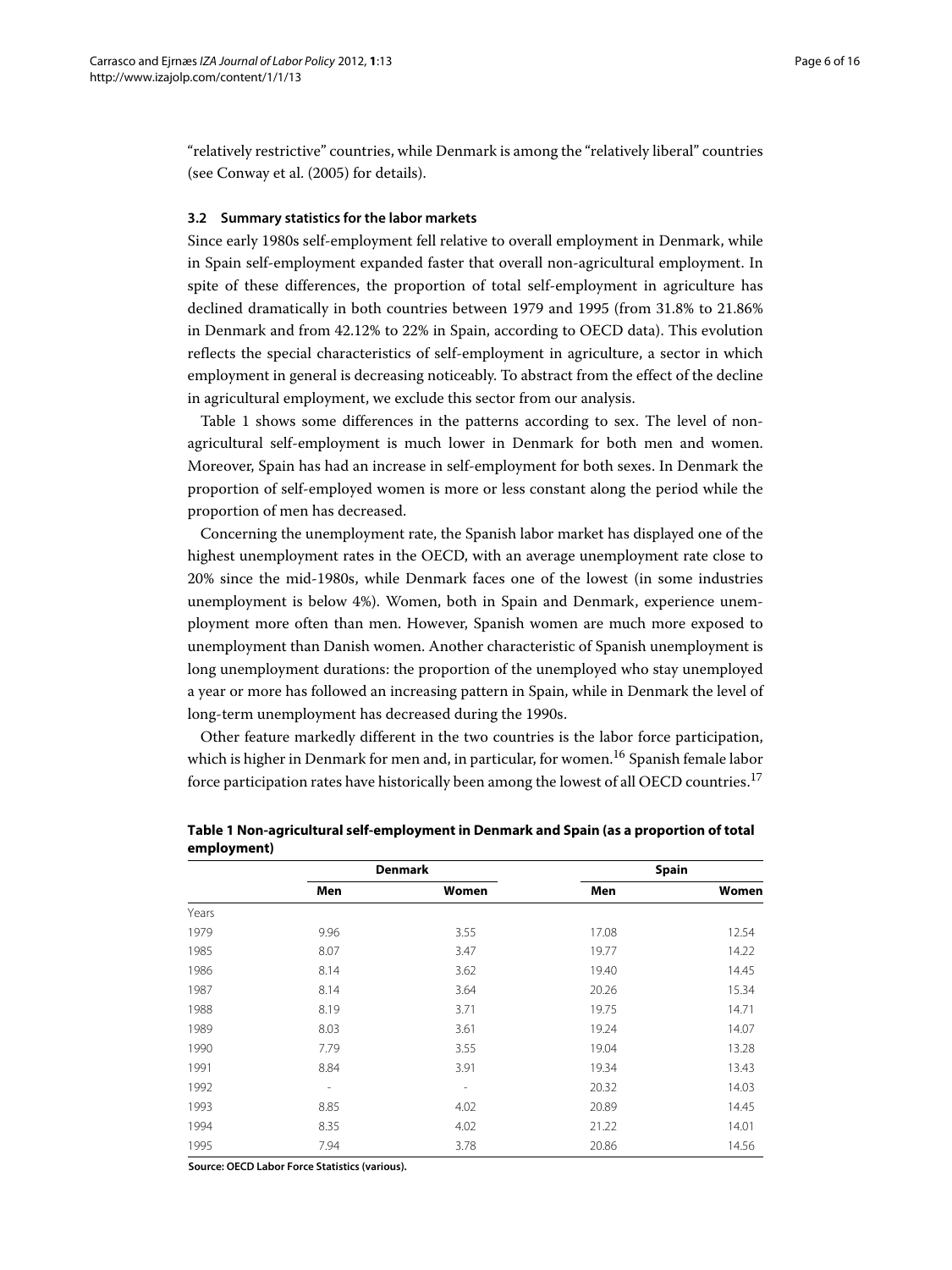However, women participation has increased significantly during the 1970s and the 1980s, specially among younger women. On the other hand, in Spain male participation has been declining considerably since the 1970s, as in many other European countries, while in Denmark there has been a less clear decrease.

Finally, part-time employment is relatively more important in Denmark than in Spain. Part-time employment has stagnated on a high level in Denmark in the 1990s, particularly for women.<sup>18</sup> The key issue concerning self-employment is that the high level of this form of employment could reduce the incentives to enter self-employment looking for more flexibility, while in Spain the lack of part-time jobs may push some women into selfemployment. In fact, the proportion of self-employment plus part-time employment in both countries are rather similar.

#### <span id="page-6-0"></span>**4 Data description**

The data we use come from the European Community Household Panel (ECHP), which is a panel of households in the European Union provided by Eurostat. We use six waves covering the period 1994-1999. Every year the selected households in each country are interviewed about issues relating to demographics, labor market, income and living conditions. One of the advantages of this sample is that the same questionnaire is used in all countries, which makes the information directly comparable. A second advantage is the longitudinal aspect of the data, which allows us to observe transitions into self-employment.

Our sample includes individuals aged 20 to 59. We select the 20-59 age band because we can find different rules of behavior in the youngest and oldest individuals, and this can distort the results. We also exclude the agricultural sector from our sample. Self-employed workers are defined as those individuals who identify themselves as self-employed as their main activity (with or without employees). Unpaid family workers are not counted as self-employed.

The explanatory variables used in the estimation can be classified into two groups: demographic variables relating to the individual, and economic variables relating to business cycle conditions. In the first group we include variables reflecting the family background and variables relating to the earnings and wealth of the individual. Business cycle effects are captured by including the unemployment rate by gender and age.

Focusing our attention on those individuals working at the time of the interview, and discarding observations with missing data for any of the relevant variables, results in a sample of 14,544 observations for the whole period considered for Denmark, of which 51.2% are males, and 48.8% are females. For men, 6.8% are self-employed and the remaining 93.2% are wage-employed. For women, 3.7% are self-employed and 96.3% are in wage-employment. For Spain, we have a sample of 31,321 observations, of which 64.4% are males and 35.6% are females. For males, 20.1% are self-employed, while for women 13.3% are self-employed. A comparison between the data and the aggregated statistics shows similar self employment rates for the different groups considered here.

The variables are defined in Table [2](#page-7-1) and descriptive statistics are presented in Tables [3](#page-8-0) and [4.](#page-9-0) Self-employed workers are older on average than wage-employees and are also more likely to be married. For Denmark, self-employees are more likely to be skilled, while for Spain the percentage of skilled workers in self-employment is somewhat smaller than in wage-employment.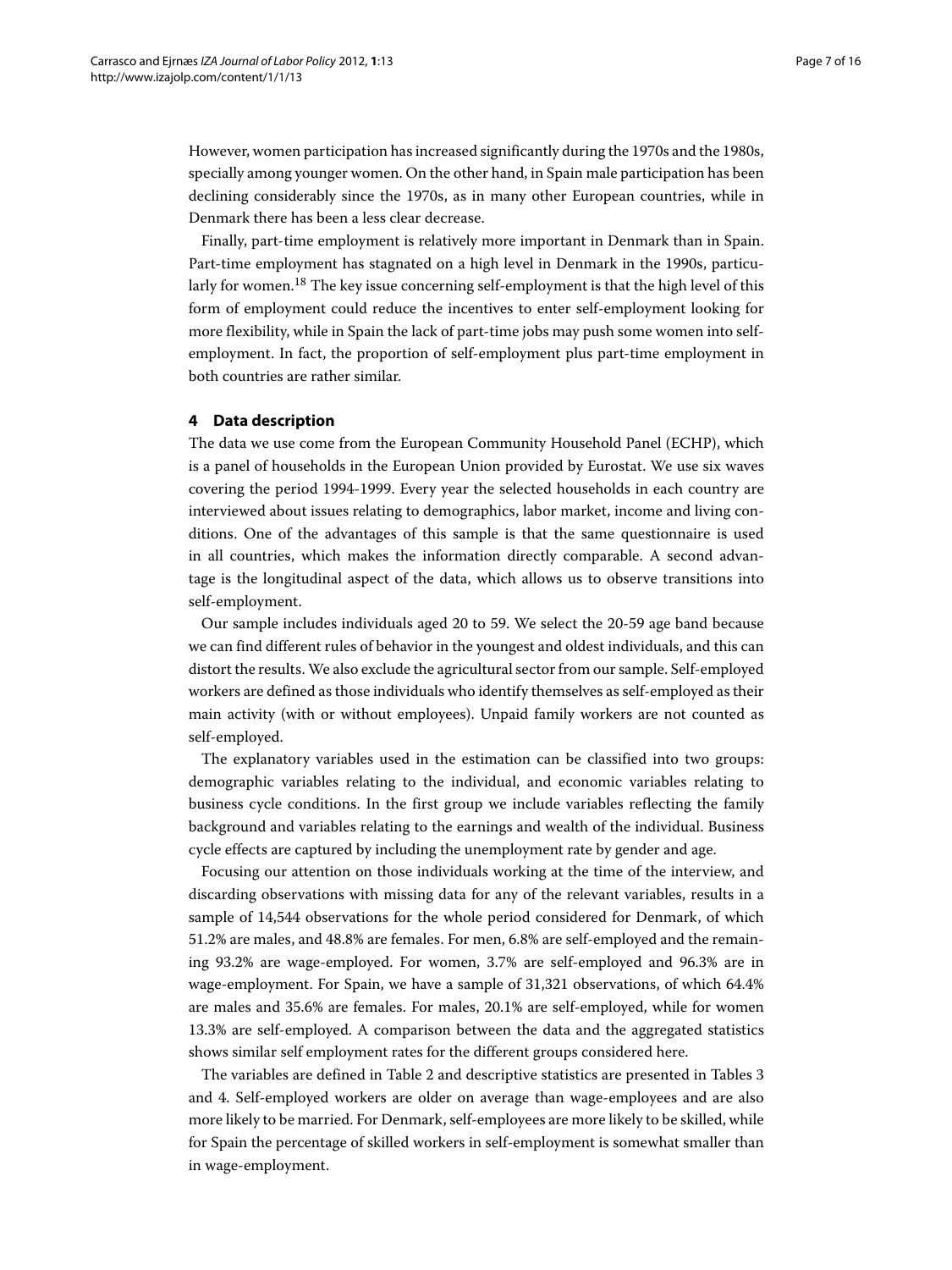<span id="page-7-1"></span>

| Age               | Individual's age, ranging from 20 to 59                      |
|-------------------|--------------------------------------------------------------|
| Married           | Equal to 1 for cohabiting individuals                        |
| Univ. education   | Equal to 1 for indiv. with university education              |
| Skilled           | Equal to 1 for skilled individuals                           |
| $Child 0-2$       | Equal to 1 for indiv. with children aged 0 to 2              |
| $Child 3-6$       | Equal to 1 for indiv. with children aged 3 to 6              |
| Child 7-16        | Equal to 1 for indiv. with children aged 7 to 16             |
| Citizen           | Equal to 1 for indiv. with Danish/Spanish citizenship        |
| Health            | Self assessed health 1-5 (1 good and 5 bad)                  |
| Relatives se      | Equal to 1 if the there are any SE in the household          |
| Work income       | Total labor income                                           |
| Capital income    | Total capital income                                         |
| <b>Benefits</b>   | Equal to 1 for indiv. receiving unempl. benefits             |
| <b>NE</b>         | Equal to 1 if the indiv. was either unemployed or out of the |
|                   | labor force and 0 if the indiv. was wage-employed            |
| WE                | Equal to 1 if the indiv. was employed                        |
|                   | and 0 if the indiv. was unemployed or out of the labor force |
| Working hours     | Number of working hours                                      |
| Job tenure        | Number of years in present job, 0 if not employed            |
| Private sector    | Equal to 1 if working in the private sector                  |
| Hotel/Transport   | Equal to 1 if working in the Hotel or Transportation sector  |
| Finance           | Equal to 1 if working in the Finance or Business sector      |
| Wholesale         | Equal to 1 for working in the Wholesale or Construct. sector |
| Services          | Equal to 1 for working in the Service sector                 |
| Unemployment Rate | Age (five years band) and gender specific                    |
|                   | national unemployment rate (source: ILO)                     |

#### **Table 2 Variables' definition**

Concerning labor market behavior, men and women tend to work more hours in selfemployment than in wage-employment in both countries. Moreover, the data suggest a link between work schedules and self-employment for mothers with small children in Spain: the average number of working hours of Spanish self-employed women is about 44 per week, whereas the corresponding figures for women without and with small children is 45 and 40 respectively. Furthermore, these differences are not observed neither for Spanish women in wage-employment nor for Danish women or men.

Regarding capital income, self-employed workers in Denmark and self-employed men in Spain have on average more capital income than employees, while for self-employed women in Spain is the opposite. Spanish men in self-employment work about 20% more than Spanish men in wage employment but earn about 15% less.

Table [5](#page-9-1) offers additional information about the type of individuals who become selfemployed. Looking at those individuals who are not employed in a given period and who actually find a job the subsequent year, we find that those who declare to had bad or very bad chances of getting a job in Spain are more likely to become self-employed. For Denmark the results are the opposite.

#### <span id="page-7-0"></span>**5 Estimation results**

To model the transitions into self-employment, we use discrete choice models. Since the scope of this paper is to model the choice of occupation, rather than the decision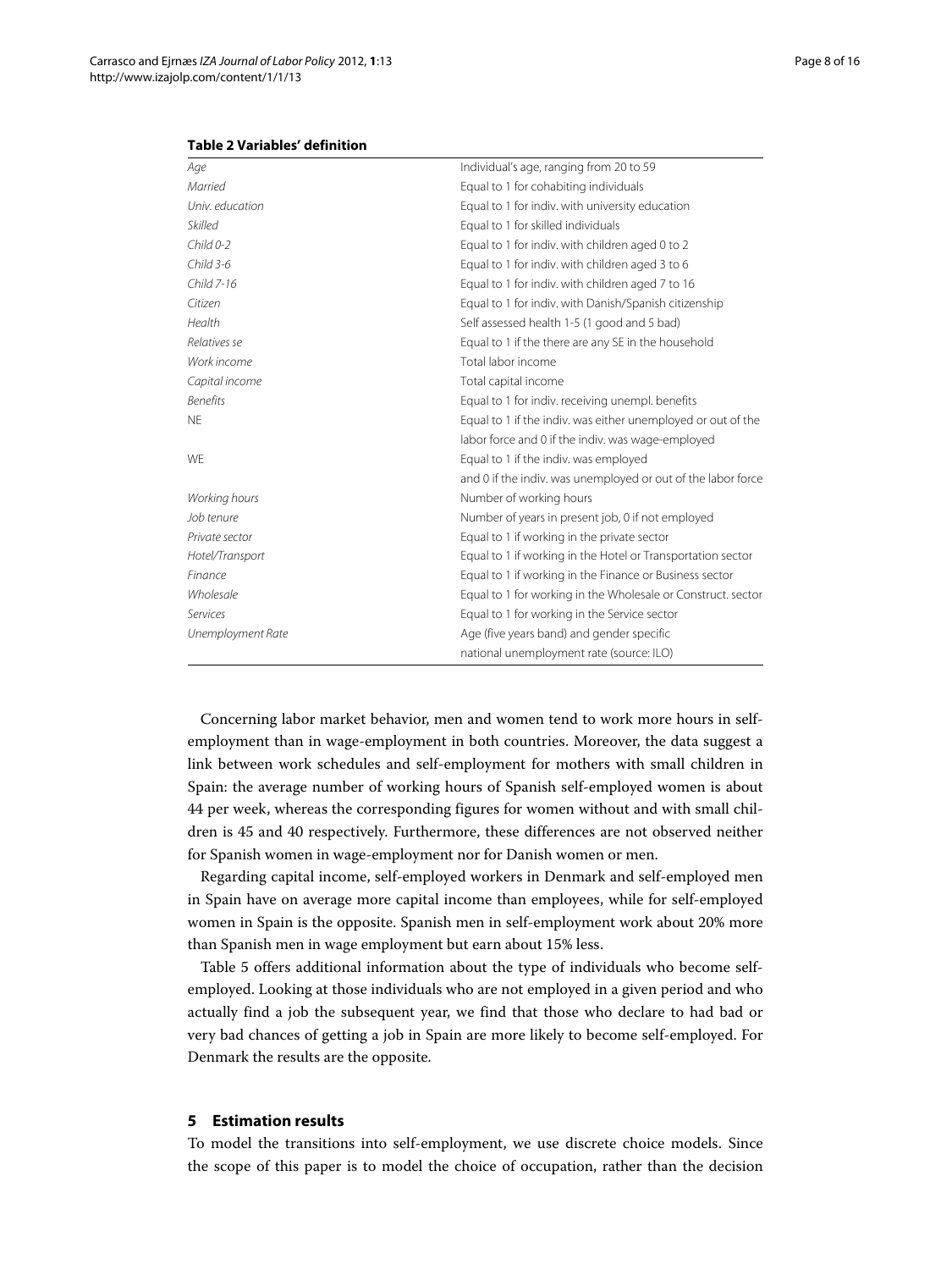<span id="page-8-0"></span>

|                    | Men    |           |        |           | Women  |           |           |         |
|--------------------|--------|-----------|--------|-----------|--------|-----------|-----------|---------|
|                    |        | <b>SE</b> |        | <b>WE</b> |        | <b>SE</b> | <b>WE</b> |         |
|                    | Mean   | St.Dv.    | Mean   | St.Dv.    | Mean   | St.Dv.    | Mean      | St.Dv.  |
| Demographics       |        |           |        |           |        |           |           |         |
| Age                | 44.62  | (.393)    | 39.52  | (.124)    | 42.48  | (.581)    | 39.50     | (.124)  |
| Unskilled          | 0.157  | (.016)    | 0.182  | (.005)    | 0.165  | (.023)    | 0.181     | (.005)  |
| Skilled            | 0.519  | (.022)    | 0.466  | (.006)    | 0.502  | (.029)    | 0.427     | (.006)  |
| Married            | 0.886  | (.014)    | 0.783  | (.005)    | 0.886  | (.019)    | 0.790     | (.005)  |
| Children 0-2       | 0.132  | (.015)    | 0.126  | (.004)    | 0.075  | (.016)    | 0.111     | (.004)  |
| Children 3-6       | 0.183  | (.017)    | 0.173  | (.005)    | 0.161  | (.023)    | 0.175     | (.005)  |
| Children 7-16      | 0.369  | (.021)    | 0.299  | (.005)    | 0.282  | (.028)    | 0.336     | (.006)  |
| Hhold, size        | 3.15   | (.053)    | 2.849  | (.015)    | 2.776  | (.070)    | 2.89      | (0.015) |
| Citizenship        | 0.968  | (.174)    | 0.973  | (.279)    | 0.941  | (.236)    | 0.985     | (.166)  |
| Health             | 1.632  | (.769)    | 1.546  | (.716)    | 1.655  | (.869)    | 1.570     | (.745)  |
| N° of SE in hhold. | 0.132  | (.015)    | 0.027  | (.002)    | 0.322  | (.029)    | 0.062     | (.003)  |
| Labor market       |        |           |        |           |        |           |           |         |
| Working hours      | 53.07  | (.633)    | 40.43  | (.120)    | 41.45  | (1.197)   | 34.44     | (.111)  |
| if no small child. | 53.18  | (.694)    | 40.49  | (.131)    | 41.57  | (1.271)   | 34.40     | (.120)  |
| if small child.    | 52.33  | (1.469)   | 39.98  | (.274)    | 39.84  | (3.052)   | 34.79     | (.277)  |
| Previous unempl.   | 0.312  | (.021)    | 0.346  | (.006)    | .345   | (.030)    | 0.361     | (.006)  |
| Income (in euros)  |        |           |        |           |        |           |           |         |
| Income from work   | 22,436 | (1319)    | 15,640 | (92)      | 9,716  | (664)     | 11,355    | (68)    |
| Capital income     | 835    | (183)     | 185    | (19)      | 141    | (31)      | 90        | (7)     |
| Household income   | 37,132 | (1480)    | 28,567 | (143)     | 35,997 | (2173)    | 28,436    | (150)   |
| Sector             |        |           |        |           |        |           |           |         |
| Manufacturing      | 0.132  | (.015)    | 0.268  | (.005)    | 0.125  | (.021)    | 0.115     | (.004)  |
| Constr./Wholesale  | 0.450  | (.022)    | 0.219  | (.005)    | 0.282  | (.028)    | 0.109     | (.004)  |
| Transport & Hotel  | 0.098  | (.013)    | 0.102  | (.004)    | 0.098  | (.019)    | 0.057     | (.003)  |
| Financial          | 0.134  | (.015)    | 0.119  | (.004)    | 0.043  | (.013)    | 0.101     | (.004)  |
| Services           | 0.187  | (.017)    | 0.293  | (.005)    | 0.451  | (.031)    | 0.618     | (.006)  |
| N° Observations    | 509    |           | 6,940  |           | 255    |           | 6,840     |         |

#### **Table 3 Descriptive statistics for the Danish sample**

to participate in the labor market, we focus on self-employment versus wage employment. We consider transitions from wage employment (*WE*) and non-employment (*NE*) (unemployment or out of labor force) to self-employment, the alternative being wage employment. Our dependent variable takes the value 1 if the individual who was a wageworker or a non-employed in period *t* − 1 becomes self-employed in period *t*, and 0 if the individual continues or becomes a wage-worker in period *t*. Thus, the results refer to the probability of choosing self-employment, compared to choose wage employment.

We estimate binary logit models for each country and for men and women separately, conditioning on the labor market status before the entry (employment or non $e$ employment)<sup>19</sup> and by a set of observed personal characteristics and economic variables. With respect to the latter, we consider that when people make their transition decision, they use prior economic indicators in assessing their choice. Therefore, we use macroeconomic variables that are averages of the values over the previous year. We use information about the individual's characteristics a period earlier (i.e. before switching), otherwise possible consequences of transition are likely to be confused with the causes of it.

Table [6](#page-10-0) shows the number of observations per transition from wage employment and non-employment. One of the most prominent feature for Denmark is the relatively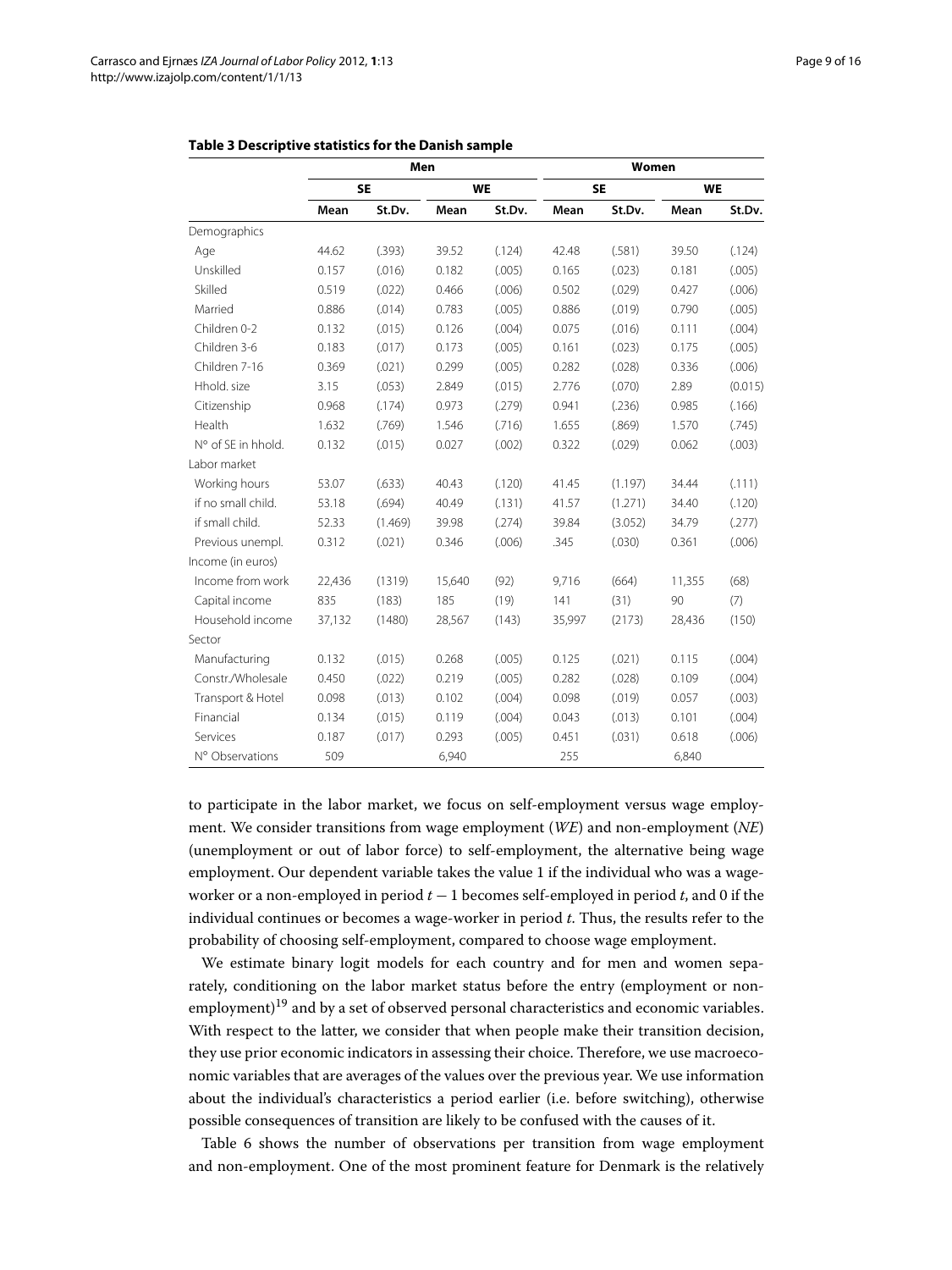<span id="page-9-0"></span>

|                    | Men    |           |        |           | Women  |           |           |        |
|--------------------|--------|-----------|--------|-----------|--------|-----------|-----------|--------|
|                    |        | <b>SE</b> |        | <b>WE</b> |        | <b>SE</b> | <b>WE</b> |        |
|                    | Mean   | St.Dv.    | Mean   | St.Dv.    | Mean   | St.Dv.    | Mean      | St.Dv. |
| Demographics       |        |           |        |           |        |           |           |        |
| Age                | 40.69  | (.160)    | 37.55  | (.082)    | 39.68  | (.257)    | 35.59     | (.099) |
| Unskilled          | 0.605  | (.008)    | 0.525  | (.004)    | 0.550  | (.013)    | 0.400     | (.005) |
| Skilled            | 0.201  | (.006)    | 0.208  | (.003)    | 0.203  | (.010)    | 0.229     | (.004) |
| Married            | 0.798  | (.006)    | 0.704  | (.004)    | 0.701  | (.012)    | 0.584     | (.005) |
| Children 0-2       | 0.095  | (.005)    | 0.107  | (.002)    | 0.077  | (.007)    | 0.077     | (.003) |
| Children 3-6       | 0.161  | (.006)    | 0.157  | (.003)    | 0.140  | (.009)    | 0.119     | (.003) |
| Children 7-16      | 0.414  | (.008)    | 0.365  | (.004)    | 0.337  | (.012)    | 0.326     | (.005) |
| Hhold, size        | 3.965  | (.023)    | 3.835  | (.010)    | 3.679  | (.039)    | 3.609     | (.014) |
| Citizenship        | 0.989  | (.001)    | 0.990  | (.003)    | 0.989  | (.002)    | 0.990     | (.001) |
| N° of SE in hhold. | 0.232  | (.008)    | 0.095  | (.003)    | 0.407  | (.015)    | 0.149     | (.004) |
| Health             | 2.043  | (.011)    | 1.960  | (.005)    | 2.058  | (.019)    | 1.964     | (.007) |
| Labor market       |        |           |        |           |        |           |           |        |
| Working hours      | 51.508 | (.251)    | 42.737 | (.075)    | 44.347 | (.467)    | 35.580    | (.119) |
| if no small child. | 51.429 | (.263)    | 42.642 | (.079)    | 44.711 | (.484)    | 35.619    | (.125) |
| if small child.    | 52.256 | (.858)    | 43.533 | (.225)    | 40.00  | (1.721)   | 35.118    | (.384) |
| Previous unempl.   | 0.367  | (.007)    | 0.457  | (.004)    | 0.402  | (.012)    | 0.539     | (.005) |
| Income (in euros)  |        |           |        |           |        |           |           |        |
| Income from Work   | 11,730 | (199)     | 13,775 | (76.98)   | 5,932  | (237)     | 9,743     | (78)   |
| Capital income     | 314    | (23)      | 216    | (9)       | 87     | (12)      | 93        | (6)    |
| Household income   | 21,955 | (273)     | 24,240 | (114.3)   | 22,485 | (481)     | 26,368    | (160)  |
| Sector             |        |           |        |           |        |           |           |        |
| Manufacturing      | 0.141  | (.005)    | 0.292  | (.004)    | 0.080  | (.007)    | 0.135     | (.003) |
| Const./Wholesale   | 0.471  | (.008)    | 0.276  | (.004)    | 0.421  | (.013)    | 0.152     | (.004) |
| Transport & Hotel  | 0.205  | (.006)    | 0.127  | (.003)    | 0.140  | (.009)    | 0.093     | (.003) |
| Financial          | 0.114  | (.005)    | 0.085  | (.002)    | 0.111  | (.008)    | 0.116     | (.003) |
| Services           | 0.067  | (.004)    | 0.217  | (.003)    | 0.247  | (.010)    | 0.502     | (.005) |
| N° Observations    | 4,047  |           | 16,129 |           | 1,492  |           | 9,653     |        |

#### **Table 4 Descriptive statistics for the Spanish sample**

low number of transitions into self-employment: 1.55% of males and 0.97% of females become self-employed, compared to 4.99% and 4.96% of Spanish males and females, respectively.20 If one specifically looks at the transition rate from non-employment, it is around 4% for Denmark (3.7% for males and 4.3% for females) whereas the similar transition rate in Spain is much larger (for males 17% and for females 16.9%).

Table  $7^{21}$  presents the estimation results. The qualitative impact of the variables is discussed in terms of the sign and statistical significance of the estimated coefficients. We also report in Table [8](#page-11-0) the predicted probabilities for some individual types.

We begin by considering the effect of work income for wage-workers. We find that Spanish men and women and also Danish women in the bottom part of the wage distribution are more likely to leave employment and start as self-employed. This finding

**Table 5 Labor market status by chances of finding a job within the next year**

<span id="page-9-1"></span>

|                 | <b>Denmark</b> |    |           |     | <b>Spain</b> |     |           |     |
|-----------------|----------------|----|-----------|-----|--------------|-----|-----------|-----|
|                 | Men            |    | Women     |     | Men          |     | Women     |     |
|                 | <b>WE</b>      | SΕ | <b>WE</b> | SΕ  | WE           | SE  | <b>WE</b> | SE  |
| Bad or very bad | 13%            | 7% | 21%       | 20% | 59%          | 72% | 67%       | 85% |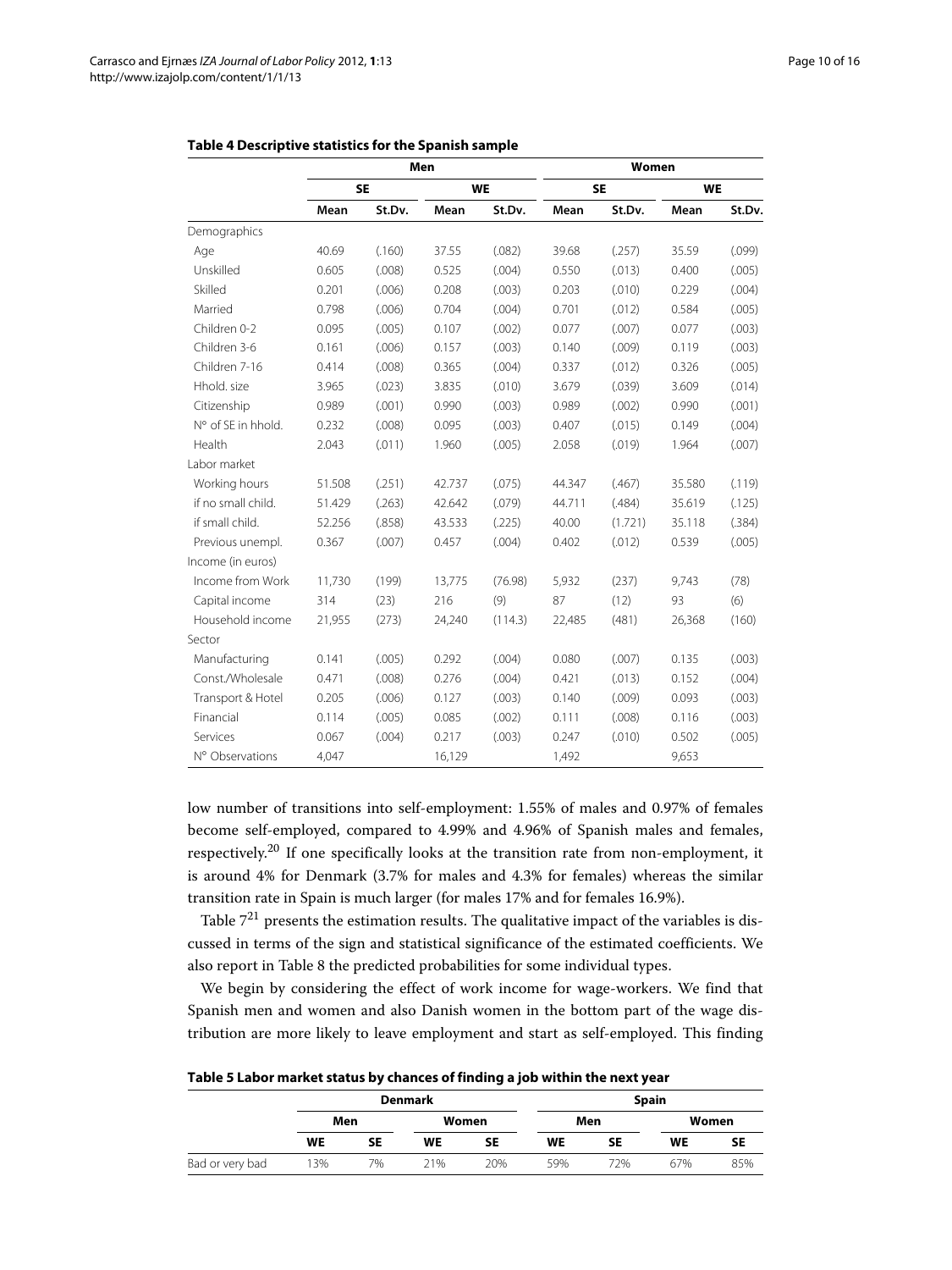<span id="page-10-0"></span>

|                     |           | <b>Destination state</b> |                |    |        |           |       |     |  |  |
|---------------------|-----------|--------------------------|----------------|----|--------|-----------|-------|-----|--|--|
| <b>Source State</b> |           |                          | <b>Denmark</b> |    | Spain  |           |       |     |  |  |
|                     | Men       |                          | Women          |    | Men    |           | Women |     |  |  |
|                     | <b>WE</b> | SE                       | <b>WE</b>      | SE | WE     | <b>SE</b> | WE    | SE  |  |  |
| WE                  | 5,687     | 78                       | 5,218          | 24 | 10.608 | 284       | 5,645 | 84  |  |  |
| <b>NE</b>           | 483       | 19                       | 782            | 35 | 1.781  | 366       | 1.947 | 396 |  |  |

### **Table 6 Number of observations per transition**

is consistent with the view that disadvantaged -e.g. low wage-workers- tend to become self-employed and suggests that this group benefits more from being self-employed than better paid workers. For Danish males the opposite is true: the probability of switching for a Danish male previously employed with the average income is 2.77, while this figure rises to 4.43 if the individual has high labor income (see Table [8\)](#page-11-0). Regarding the effect of unemployment benefits receipt, we find that it considerable reduces the probability of entering self-employment instead of wage-employment for Spanish unemployed,

**Spain** 

|          |                 | Denmark         |          |  |  |  |
|----------|-----------------|-----------------|----------|--|--|--|
| Variable | Women           | Men             | Woı      |  |  |  |
| Constant | $-5.952(-1.49)$ | $-9.523(-3.15)$ | $-8.537$ |  |  |  |

<span id="page-10-1"></span>**Table 7 Probability of entering into self-employment**

| Variable                               | Women            | Men              | Women             | Men                |
|----------------------------------------|------------------|------------------|-------------------|--------------------|
| Constant                               | $-5.952(-1.49)$  | $-9.523(-3.15)$  | $-8.537(-3.46)$   | $-10.339(-5.89)$   |
| Age                                    | 0.120(0.74)      | 0.281(2.15)      | 0.299(3.77)       | 0.364(5.18)        |
| Age <sup>2</sup>                       | $-0.0006(-0.34)$ | $-0.003(-1.87)$  | $-0.003(-3.63)$   | $-0.004(-5.13)$    |
| Married                                | 0.565(1.18)      | $-0.119(-0.71)$  | $-0.054(-0.36)$   | 0.431(3.25)        |
| Citizenship                            | $-1.632(-2.97)$  | $-0.444(-0.80)$  | $-0.460(-0.89)$   | $-0.774(-1.89)$    |
| Health                                 | 0.077(0.42)      | $-0.019(-0.13)$  | 0.058(0.72)       | 0.087(1.43)        |
| Univ. educ.                            | 2.384(1.57)      | 0.963(1.08)      | 1.332 (2.56)      | 1.441(4.65)        |
| Skilled                                | 0.189(0.46)      | 0.667(1.77)      | $-0.101(-0.58)$   | 0.322(2.90)        |
| Relative se                            | 1.938 (6.03)     | 0.776(1.73)      | 0.948(8.82)       | 0.860(9.35)        |
| Child 0-2                              | 1.214(2.33)      | 0.583(1.76)      | $-0.787(-1.31)$   | 0.032(0.18)        |
| Child $0-2\times$ NE                   | $-0.622(-0.90)$  | 0.025(0.00)      | 1.385(2.14)       | 0.254(0.91)        |
| Child 3-6                              | 0.486(1.27)      | $-0.087(-0.29)$  | $-0.028(-0.15)$   | $-0.194(-1.48)$    |
| Child 7-16                             | $-0.436(-1.13)$  | $-0.027(-0.11)$  | $-0.071(-0.54)$   | $-0.188(-1.88)$    |
| WholesalexWE                           | 0.333(0.84)      | 0.142(0.52)      | 0.464(2.67)       | 0.546(4.73)        |
| Hotel/Trans.xWE                        | 0.217(0.33)      | $-0.298(-0.68)$  | $-0.015(-0.07)$   | 0.363(2.49)        |
| $Finance \times WE$                    | $-0.516(-0.78)$  | 0.076(0.23)      | $-0.244(-1.15)$   | 0.573(3.46)        |
| Services $\times$ WE                   | $-0.622(-1.67)$  | $-1.0676(-2.43)$ | $-0.772(-4.45)$   | $-0.369(-1.99)$    |
| Work income x WE                       | $-0.0001(-3.23)$ | 0.00003(3.26)    | $-0.00007(-4.45)$ | $-0.00005(-6.66)$  |
| Capital income                         | 0.0002(0.83)     | 0.00005(2.61)    | $-0.0001(-0.70)$  | 0.00002(0.60)      |
| Benefits $\times$ NE                   | $-0.301(-0.67)$  | 0.547(0.93)      | $-1.141(-3.91)$   | $-0.966(-5.84)$    |
| Job tenure xWE                         | $-0.131(-1.94)$  | $-0.083(-2.08)$  | $-0.134(-3.75)$   | $-0.131(-6.26)$    |
| Private sector x WE                    | 1.782 (3.32)     | 0.930(2.13)      | 0.597(1.92)       | 0.822(3.44)        |
| Working hours x WE                     | $-0.189(-4.02)$  | $-0.127(-3.98)$  | $-0.092(-2.96)$   | $-0.077$ $(-3.30)$ |
| Working hours <sup>2</sup> $\times$ WE | 0.002(3.91)      | 0.002(4.85)      | 0.001(3.00)       | 0.001(4.73)        |
| U. Rate                                | 8.463 (0.66)     | $-6.511(-0.60)$  | 1.325(0.53)       | 4.258 (2.83)       |
| U. Rate x Univ.educ.                   | $-25.157(-1.28)$ | $-3.223(-0.20)$  | $-3.015(-1.76)$   | $-6.622(-4.03)$    |
| <b>NE</b>                              | $-0.813(-1.51)$  | 0.156(0.18)      | 0.267(0.57)       | 1.097(2.19)        |
| N° Observations                        | 6,042            | 6,248            | 7,833             | 12,756             |
| Log-likelihood                         | $-234.421$       | -431.498         | $-1146.483$       | $-2084.476$        |

**Logit estimates.**

**Note: t-statistics in brackets.**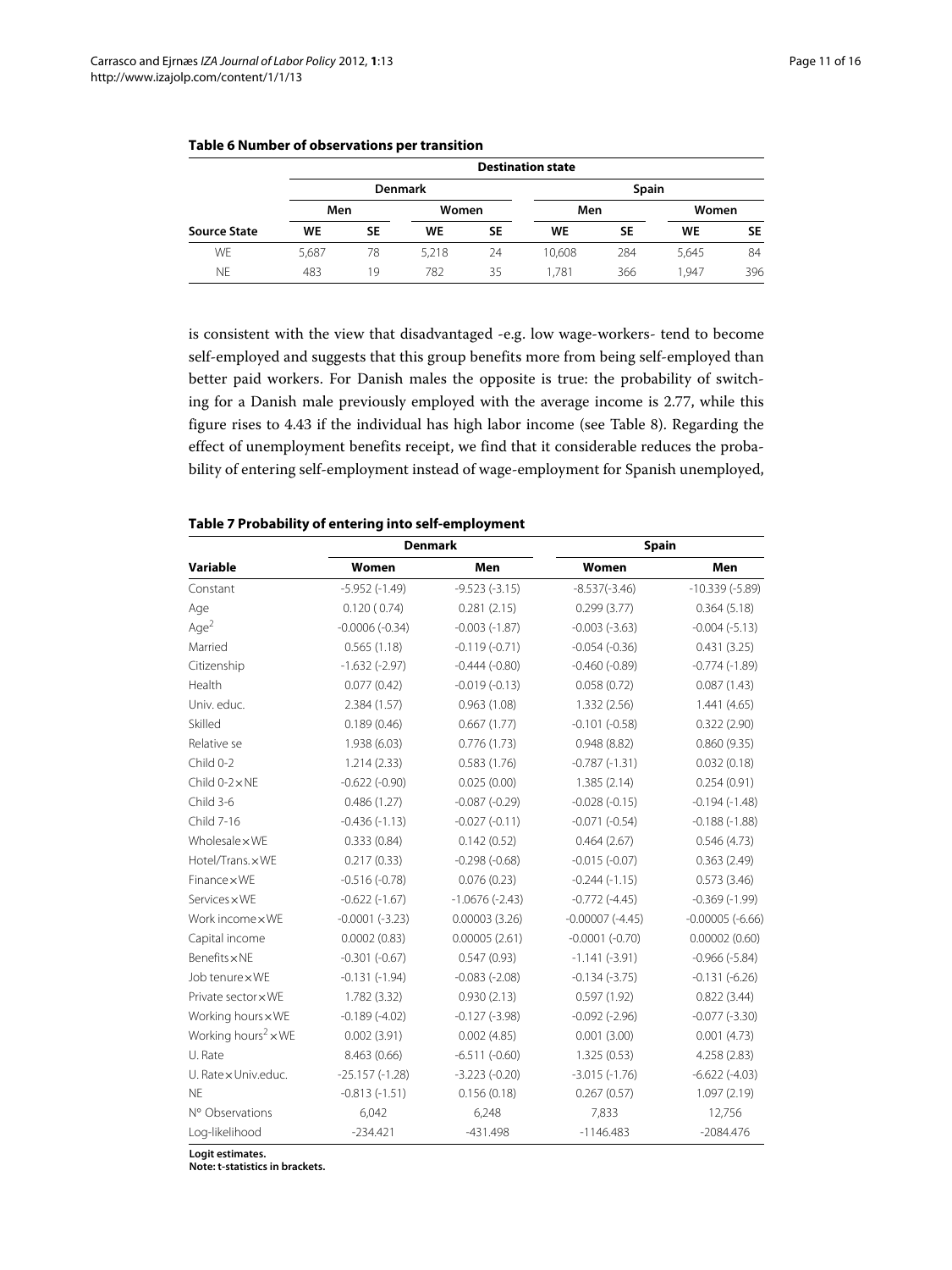<span id="page-11-0"></span>

|                                     | <b>Denmark</b> |       | <b>Spain</b> |       |
|-------------------------------------|----------------|-------|--------------|-------|
|                                     | Women          | Men   | Women        | Men   |
| Standard <sup>1</sup> (from WE)     | 3.29           | 2.77  | 1.33         | 5.94  |
| Without small children (from WE)    | 1.00           | 1.57  | 2.88         | 5.76  |
| Low earnings <sup>2</sup> (from WE) | 6.56           | 2.19  | 2.06         | 9.06  |
| High earnings (from WE)             | 0.70           | 4.43  | 0.50         | 2.48  |
| Unskilled (from WE)                 | 2.41           | 1.44  | 4.02         | 9.07  |
|                                     |                |       |              |       |
| Standard <sup>1</sup> (from NE)     | 18.66          | 6.04  | 35.81        | 44.37 |
| Without small children (from NE)    | 7.24           | 6.44  | 23.89        | 42.10 |
| With U. Benefits (from NE)          | 16.39          | 10.79 | 4.39         | 22.23 |

#### **Table 8 Predicted probabilities of entering into self-employment**

**Notes: 1. Standard: age 40, married, spouse non self-employed, with children 0-2, skilled, Danish/Spanish citizen, without univ. education, health index =2, working hours 40, private sector, whole sale, job tenure 2 years and average wage and capital income. For non-employed probabilities, individual not receiving benefits. Unemployment rate 10%. 2. Low and high earnings are earnings half and double the average ones respectively.**

while for the Danish the effect is not significant. Table 8 shows that receiving benefits decreases the probability of switching into self-employment instead of switching into wage-employment by more than 30 and 20 percentage points (p.p) for Spanish females and males, respectively. This result is again in agreement with the disadvantage theory for the Spanish workers, since it seems that for the unemployed it is progressively harder to find a wage job and when benefits exhaust the probability of switching into self-employment increases.

Regarding the previous labor market status, we see that Spanish males and Spanish females with small children coming from non-employment are more likely to enter self-employment than salary workers, while for Danish males and females there are not significant differences between non-employed and wage employed. However, one should bear in mind that we observe few transitions from non-employment to self-employment in the Danish data, making the Danish results less robust.

As to the effect of children, we find that having small children has a positive impact on the choice of self-employment versus wage-employment for Spanish women coming from non-employment, and negative for previously employed women. For Danish women we find the opposite although non-significant effect. In terms of the estimated probabilities, the probability of entering into self-employment from non-employment for a Spanish women with small children is about 12 p.p larger than for women without small children. These results are consistent with the fact that marginalized groups in the labor market, in this case non-employed mothers with small children, are more likely to enter self-employment in Spain, while in Denmark this does not seem to be the case. For women coming from wage-employment we find that the effect of small children is positive for Danish and negative, although non-significant, for Spanish women. In terms of the estimated probabilities we find that having small children increases the probability of switching from wage-employment by approximately 2.5 p.p. for Danish women and decreases about 1 p.p. for Spanish ones. Therefore, our results do not seem to support the hypothesis that self-employment is used as a work arrangement to better balance family and work for those women who already have a wage-employment.

When examining the effect of the attachment to the wage-employment, measured as tenure in employment, we find strong negative impact on the entrance into self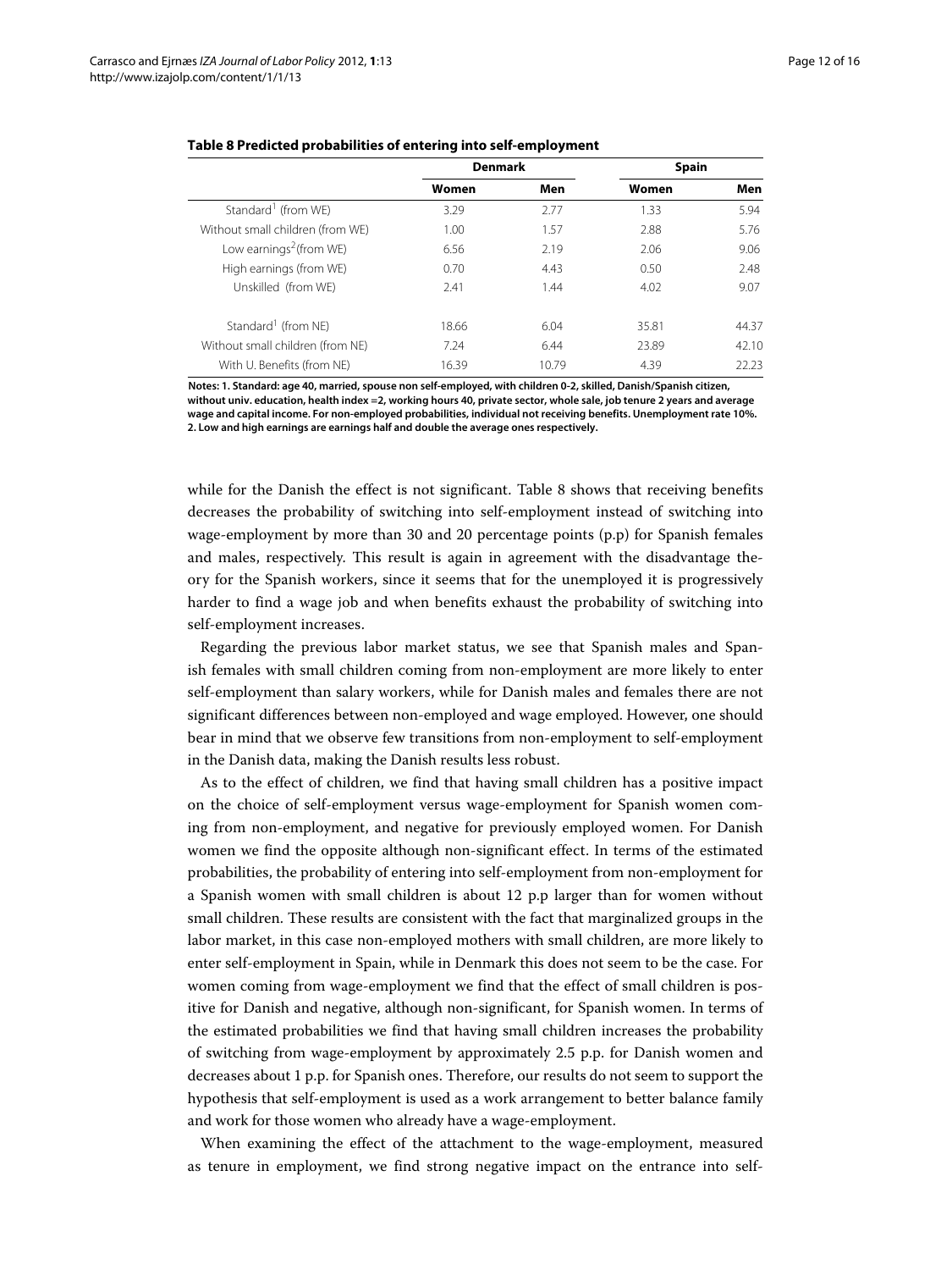employment. This result is found for all four groups but most pronounced for Spanish workers.

Finally, the results indicate that having a relative in the self-employed sector increases the probability of entering self-employment in all cases. This result goes in favor of the hypothesis about transfers of human capital. For Spanish individuals we obtain a nonsignificant effect of assets on the probability of entrance, while for Danish workers we find that assets have a positive and significant impact on the probability of entering upon self-employment. As mentioned in the theoretical section, this could be interpreted as either evidence that this group is more often liquidity constrained or that they are more risk averse.

#### **6 Concluding remarks**

In this paper we find that self-employment seems to hold attraction for different groups of workers in Denmark and Spain. The most striking difference between the two countries is that in Spain self-employment seems to offer individuals that can be considered as disadvantaged in the labor market a beneficial alternative to wage employment, while this pattern is not so clear in Denmark. Specifically, in Spain individuals in the bottom part of the wage distribution start more often their own business than in Denmark. Moreover, the entrance form non-employment is considerably higher for Spanish than for Danish workers, specially if they do not receive unemployment benefits. Another significant difference is that non-employed Spanish mothers with small children seem to choose to work as self-employed instead than as a wage-worker more often than Danish women. This contributes to the picture that in Spain more marginalized groups use selfemployment, while the picture for Denmark is more blur. Finally, we do not find strong evidence that the lack of relatively cheap child care in Spain put some extra incentives on mothers with small children to start as self-employed, since we only find evidence in favor of this hypothesis for women coming from non-employment but not for those coming from wage-employment.

Given this evidence, we tentatively come to the conclusion that several aspects of the labor market environment could partly explain the different characteristics of the selfemployed workers in both countries. Firstly, in Spain the social security system is not as generous as in Denmark. This means that groups at risk for being marginalized in the labor market are to a larger extent forced to search for alternative employment, such as self-employment. Secondly, the high unemployment rate in Spain has made it even more difficult to enter the wage employment sector, which also can explain the high probability for individuals not working to entering upon self-employment in Spain. Thirdly, the significant difference in the gender pattern between Spain and Denmark may be related to the female labor force participation. Denmark has a long tradition for a high female labor force participation, while Spain has had a much lower female labor force participation. This means that Danish women are more integrated in the labor market, and therefore might find it easier to enter the wage employment compared to Spanish women.

We are aware of the fact that some other aspects of the two labor markets, such as different rates of unionization or firms' size, may also be potentially important in explaining part of the differences in self-employment rates and complement our explanation. Notwithstanding, our results could have interesting implications from a policy point of view, since policies aimed at fostering self-employment are viewed as an instrument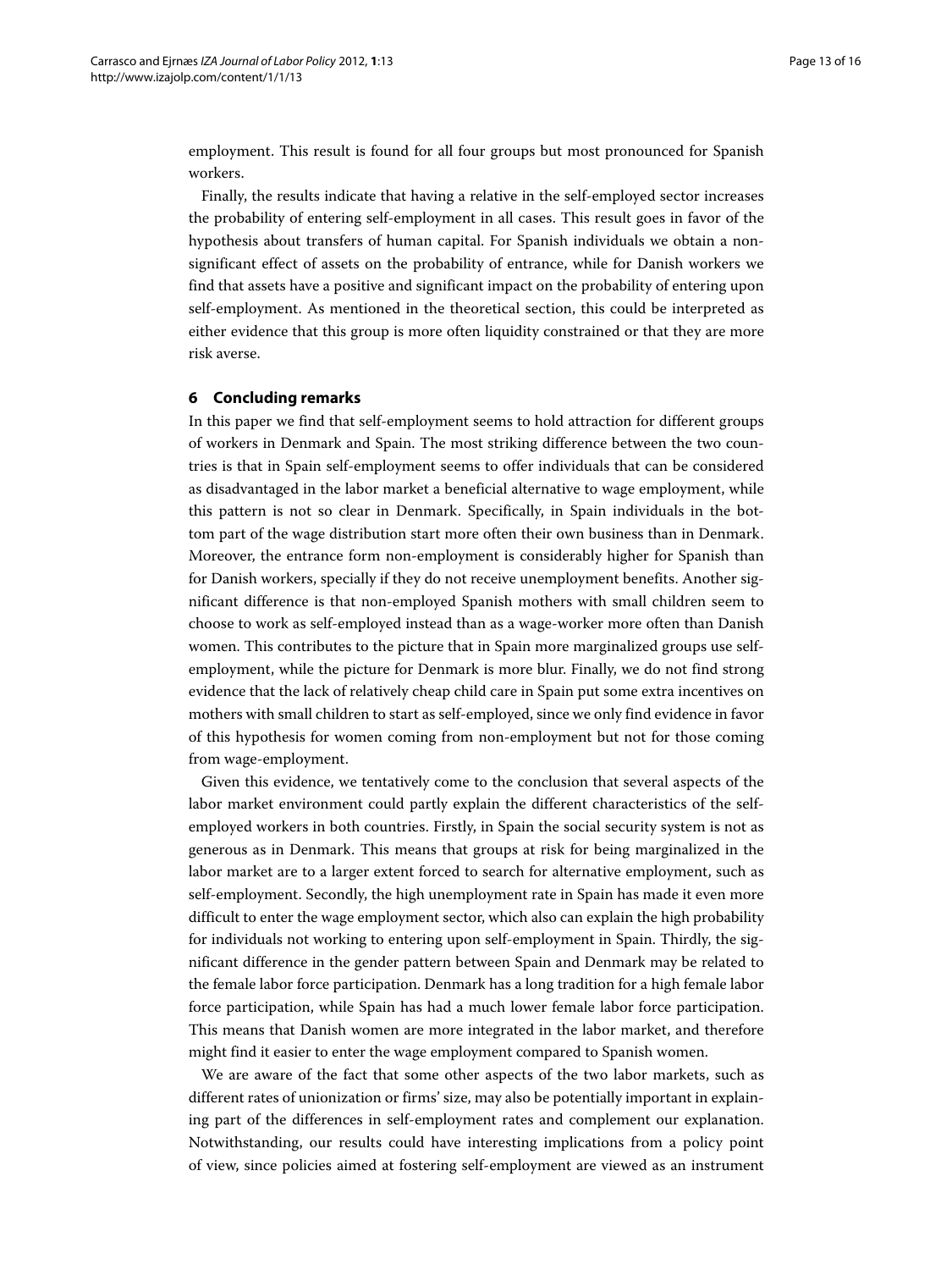to reduce unemployment and to reinforce the economic growth. The fact that selfemployment provides an outlet for relatively disadvantaged workers in Spain compared to Denmark, in particular for low wage workers, unemployed without benefits, and nonemployed mothers with small children, suggests that probably the institutional setting in Spain has a negative impact on entrepreneurial activities of high value added. In this respect, the effort from a policy point of view should be directed towards improving the conditions to start and operate a business.

### **Endnotes**

<sup>1</sup>The increase in the number of females choosing to work for themselves represents one of the most striking recent trends in many OECD countries. For instance, Devine [\(1994\)](#page-14-3) shows that in the U.S. the self-employment rate among women increased from 4.1 percent in 1975 to 6.7 percent in 1990.

<sup>2</sup>Some studies on self-employment in Denmark and Spain are Plougmann and Buhl [\(1998\)](#page-15-7) who consider the role of institutions and Blume et al. [\(2003\)](#page-14-11), who focus on selfemployment and immigration for Denmark. For Spain, Carrasco [\(1999\)](#page-14-12) focuses on male transitions to self-employment and on self-employment duration, and Bonet et al. [\(2012\)](#page-14-6) study the role of self-employment to balance work and family.

<sup>3</sup>Some studies that include women in their estimates of the determinants of selfemployment are McPherson [\(1988\)](#page-15-8), Boden [\(1999\)](#page-14-13) and Dunn and Holtz-Eakin (1996), Williams [\(2000\)](#page-15-9), and Cowling and Taylor [\(2001\)](#page-14-14).

4This is in contrast to Blanchflower [\(2000\)](#page-14-0), who analyses the stock rather than the entrance to self-employment.

5We include the economically inactive since excluding them may introduce selection bias, especially for women.

<sup>6</sup>Some exceptions are Blau [\(1987\)](#page-14-15), Long [\(1982\)](#page-15-10), and Schuetze [\(2000\)](#page-15-11).

 $7$ Carrasco [\(1999\)](#page-14-12) finds for Spain that receiving unemployment benefits reduces the probability of entering into self-employment.

8Other strand of the literature looks at how labor market institutions affects fertility. Adsera [\(2004,](#page-14-16) [2005\)](#page-14-17) finds that on a country level the fertility and fraction of self-employed are negatively correlated while fertility and the duration of maternity leave are positively correlated. This indicates that institutions are likely to affect both the choice of occupation and the fertility decision. Nonetheless, in this study we condition on fertility and analyze how the presence of young children affects the transition into self-employment, and not how institutions affect fertility decisions.

<sup>9</sup>See Andersen and Svarerz [\(2007\)](#page-14-18) for details.

<sup>10</sup>See Bentolila et al. [\(2006\)](#page-14-19) for details.

11See Andersen and Svarerz [\(2007\)](#page-14-18) for details.

<sup>12</sup>Specifically, in 1996 it was reduced from 84 to 60 months. In 1998 the duration was further reduced from 60 months to 48 months.

 $^{13}$  For a detailed description of the Spanish unemployment insurance system see Bentolila and Jimeno [\(2006\)](#page-14-19).

<sup>14</sup>See Pylkkänen and Smith [\(2002\)](#page-15-12) for details.

15See Nollenberger and Rodríguez-Planas [\(2011\)](#page-15-13) for details.

<sup>16</sup>The labor for participation in 1995 was 73.6% for women and 85.0% for men.

<sup>17</sup>The labor force participation in 1995 was  $45.1\%$  for women and 73.6% for men.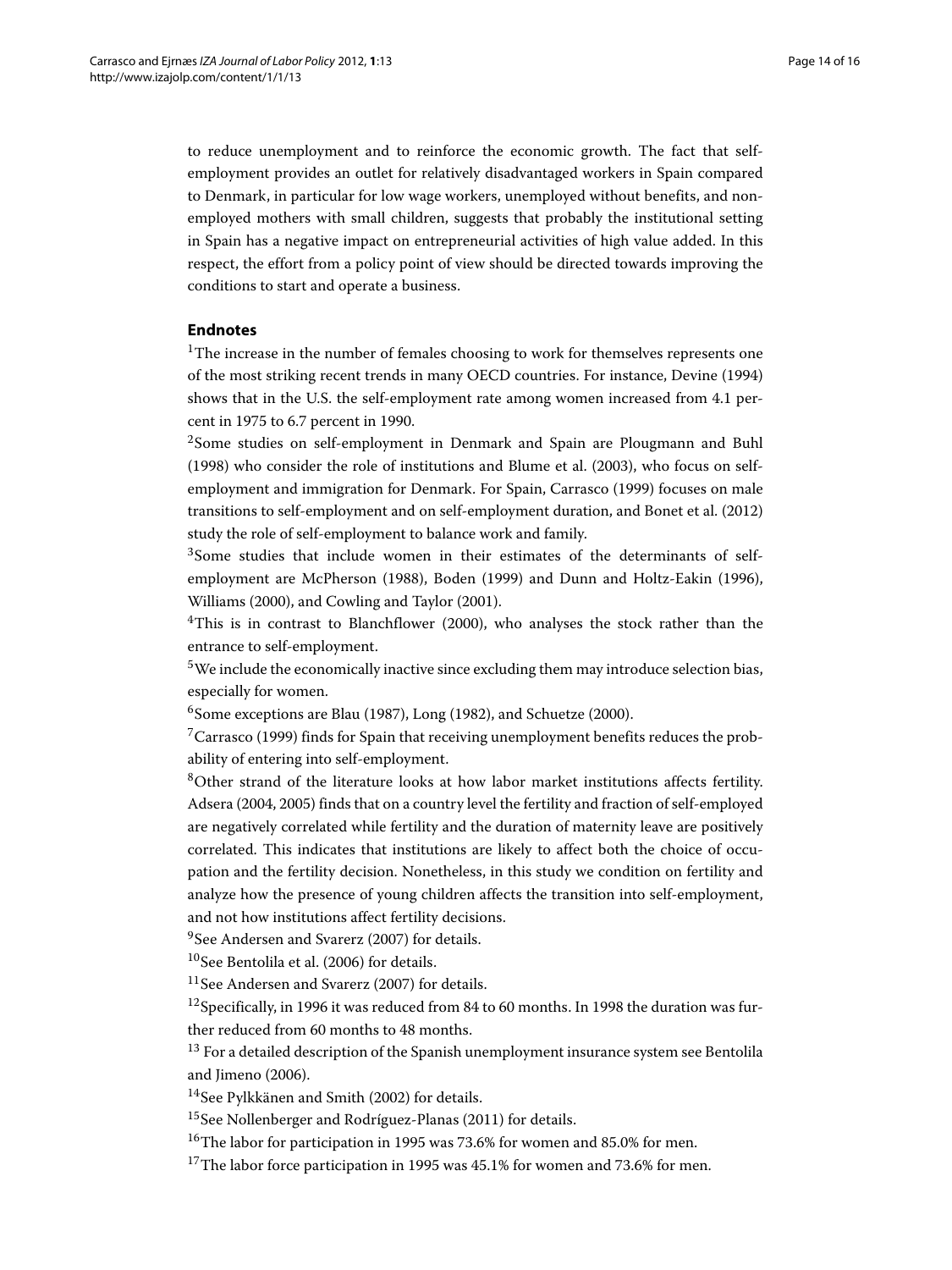<sup>18</sup> According to the Spanish Statistical Institute and the Statistiske efterretninger, the percentage of the labor force working part time is about 10% for Danish males and 20% for Danish females, while for Spain these figures are around 2% and 12% respectively for the years under study.

 $19$ We would rather focus on transitions for employees and non-employees individuals separately. However, due to the small sample size in some cases, we have just conditioned on previous state and interacted it with some of the explanatory variables. For the same reason, our estimates do not control for time invariant unobserved heterogeneity between individuals.

<sup>20</sup>Notice that the small sample size for certain type of transitions could affect the precision of the estimates. We have performed a similar analysis using a larger data set (0.5% of register data for Denmark and the Continuous Family Expenditure Survey for Spain) and the results are very similar to those found with the ECHP.

 $21$ <sup>21</sup>The number of observations does not exactly coincide with the transitions shown in Table 6 because of some missing observations for some explanatory variables.

#### **Competing interests**

The IZA Journal of Labor Policy is committed to the IZA Guiding Principles of Research Integrity. Both authors declare that they observed these principles.

#### **Acknowledgements**

We are grateful to Manuel Arellano, J. Carlos Berganza, Olympia Bover, Martin Browning, J. Ignacio Garcia-Perez, and Maite Martinez-Granado for helpful comments on this work. We have also benefitted from the comments of two anonymous referees and seminar participants at Aarhus School of Business, University of Copenhagen, Universidad de Oviedo and Universidad Carlos III de Madrid. Research funding from the Spanish Ministry of Education, Grant No. ECO2011-12936-E and the Danish Research Agency (Freja Grants) is acknowledged.

Responsible editor: Juan Francisco Jimeno.

Received: 27 September 2012 Accepted: 18 December 2012 Published: 27 December 2012

#### **References**

<span id="page-14-18"></span><span id="page-14-16"></span>Andersen TM, Svarerz M (2007) Flexicurity-labour market performance in Denmark. CESifo Econ Studies 53(3): 389–429 Adsera A (2004) Changing fertility rates in developed countries. The impact of labor market institutions. J Popul Econ 17(1): 17–43

<span id="page-14-17"></span>Adsera, A (2005) Where are the babies? Labor market conditions and fertility in Europe. Eur J Popul 17(1): 1–32 Bentolila S, Jimeno JF (2006) Spanish unemployment: the end of the wild ride? In: M. Werding (ed) Structural

<span id="page-14-19"></span>unemployment in Western Europe: reasons and remedies. Cambridge MIT Press, London Blau DM (1987) A time-series analysis of self-employment in the United State. J Pol Econ 95(3): 445–67

<span id="page-14-15"></span><span id="page-14-0"></span>Blanchflower D (2000) Self-employment in OECD countries. Labour Econ 7(5): 471–505

<span id="page-14-8"></span>Blanchflower D, Oswald A (1998) What makes an entrepreneur. J Labor Eco 16(1): 26–60

<span id="page-14-11"></span>Blume K, Nielsen HS, Ejrnæs M, Würtz (2003) Self-employment among immigrants: a last resort? J Popul Eco 22(4): 881–908

<span id="page-14-5"></span>Boden RJ (1996) Gender and self-employment selection: an empirical assessment. J Socio Econ 25(6): 671–682

<span id="page-14-13"></span>Boden, RJ (1999) Flexible working hours, family responsibilities, and female self-employment: gender differences in self-employment selection. Am J Econ Sociol 58(1): 71–83

<span id="page-14-6"></span>Bonet R, Cruz C, Fernandez-Kranz D, Justo R (2012) Temporary contracts and work-family balance in a dual labor market. Ind Labor Relat Rev forthcoming

<span id="page-14-12"></span><span id="page-14-4"></span>Carrasco R (1999) Transition to and from Self-employment in Spain: an empirical analysis. Oxf Bull Econ Stat 61(3): 315–341 Clark K, Drinkwater S (2000) Pushed out or pulled in? Self-employment among ethnic minorities in England and Wales. Labour Econ 7: 603–628

<span id="page-14-7"></span>Connelly R (1992) Self-employment and providing child care. Demography 29(1): 17–29

- <span id="page-14-10"></span>Conway P, Janod V, Nicoletti G (2005) Product market regulation in OECD countries: 1998 to 2003. OECD ECO/WKP n◦ 419 Cowling M, Taylor M (2001) Entrepreneurial women and men: two different species? Small Bus Econ 16: 167–175
- <span id="page-14-14"></span><span id="page-14-3"></span>Devine T (1994) Changes in wage-and-salary returns to skill and the recent rise in female self-employment. Am Econ Rev 84(2): 108–113
- <span id="page-14-9"></span>Dunn TA, Holtz-Eakin DJ (2000) Financial capital, human capital, and the transition to self-employment: evidence from intergenerational links. J Labour Econ 18(2): 282–305
- <span id="page-14-1"></span>Evans DS, Jovanovic B (1989) An estimated model of entrepreneurial choice under liquidity constraints. J Pol Econ 97(4): 808–827

<span id="page-14-2"></span>Evans DS, Leighton L (1989) Some aspects of entrepreneurship. Am Econ Rev 79(3): 519–535